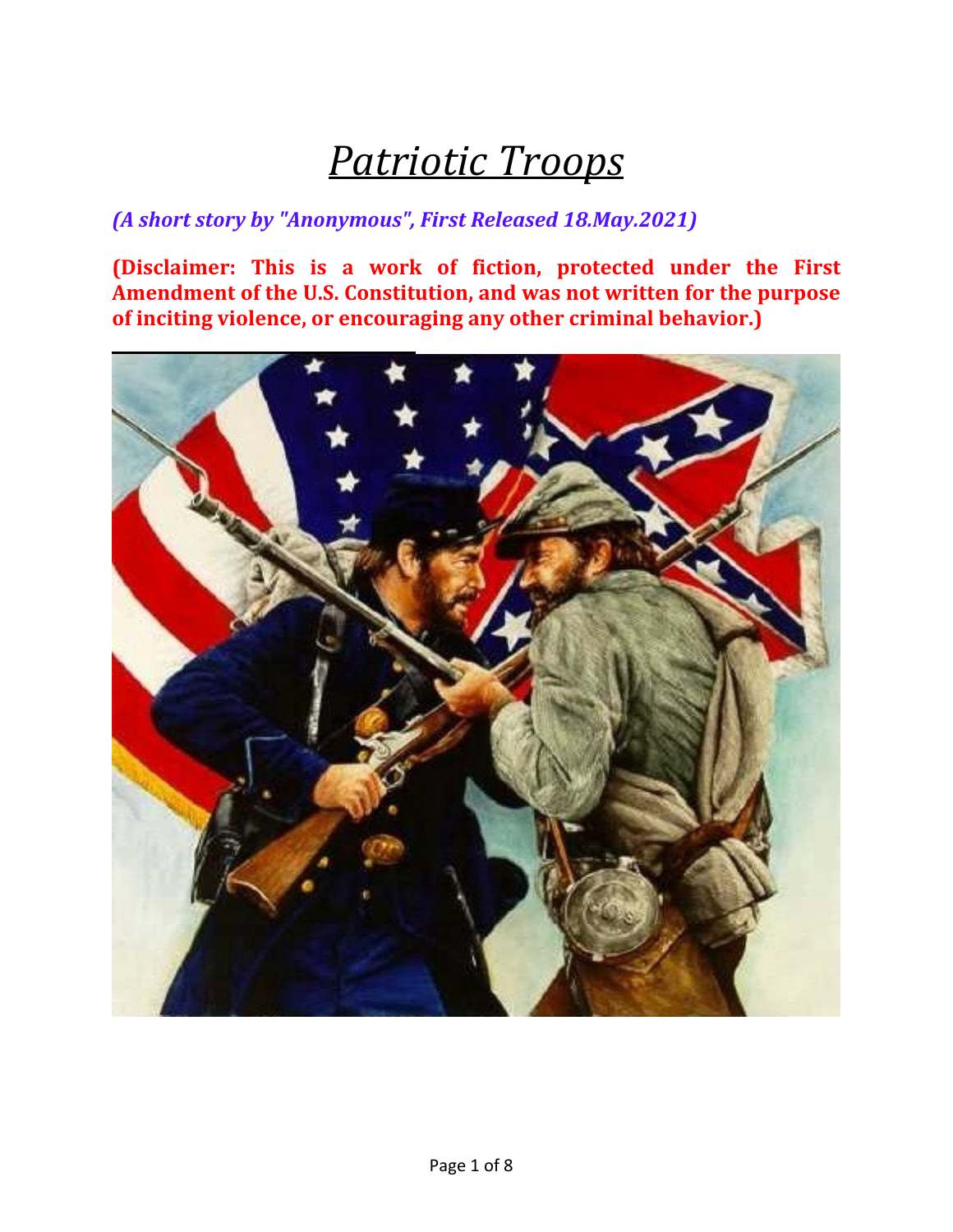**Prologue**: *Whom do we serve?*

#### **Consider the** *Oath of Enlistment*:

I, (State your name), do solemnly swear (or affirm) that I will support and defend the Constitution of the United States against all enemies, foreign and domestic; that I will bear true faith and allegiance to the same; and that I will obey the orders of the President of the United States and the orders of the officers appointed over me, according to regulations and the Uniform Code of Military Justice. So help me God."

(Title 10, US Code; Act of 5 May 1960 replacing the wording first adopted in 1789, with amendment effective 5 October 1962).

Every American soldier swears the "*Oath of Enlistment,*" and the oath makes it clear that the President is the *Commander‐in‐Chief*, and that all lawful orders of the President must be followed.

However, following the stolen election of 2020, and after the "*failed insurrection*" of 06‐January‐2021, a few key details were no longer obvious to the average soldier, such as "who is the real President", and "what is a lawful order"?

Most soldiers knew the real answer. There was an increased awareness among all Active Duty Troops and Conservative Veteran's Groups, and The Oath Keepers and the Proud Boys, the Three Percenters and every Militia Group and many others. They certainly knew the real answer. They knew that the real POTUS and CIC was Donald John Trump, and that he was ready to lead America's troops while in exile at Mar‐a‐Lago.

Real American soldiers, the real patriots, surely knew the real truth, but most were afraid to speak it aloud.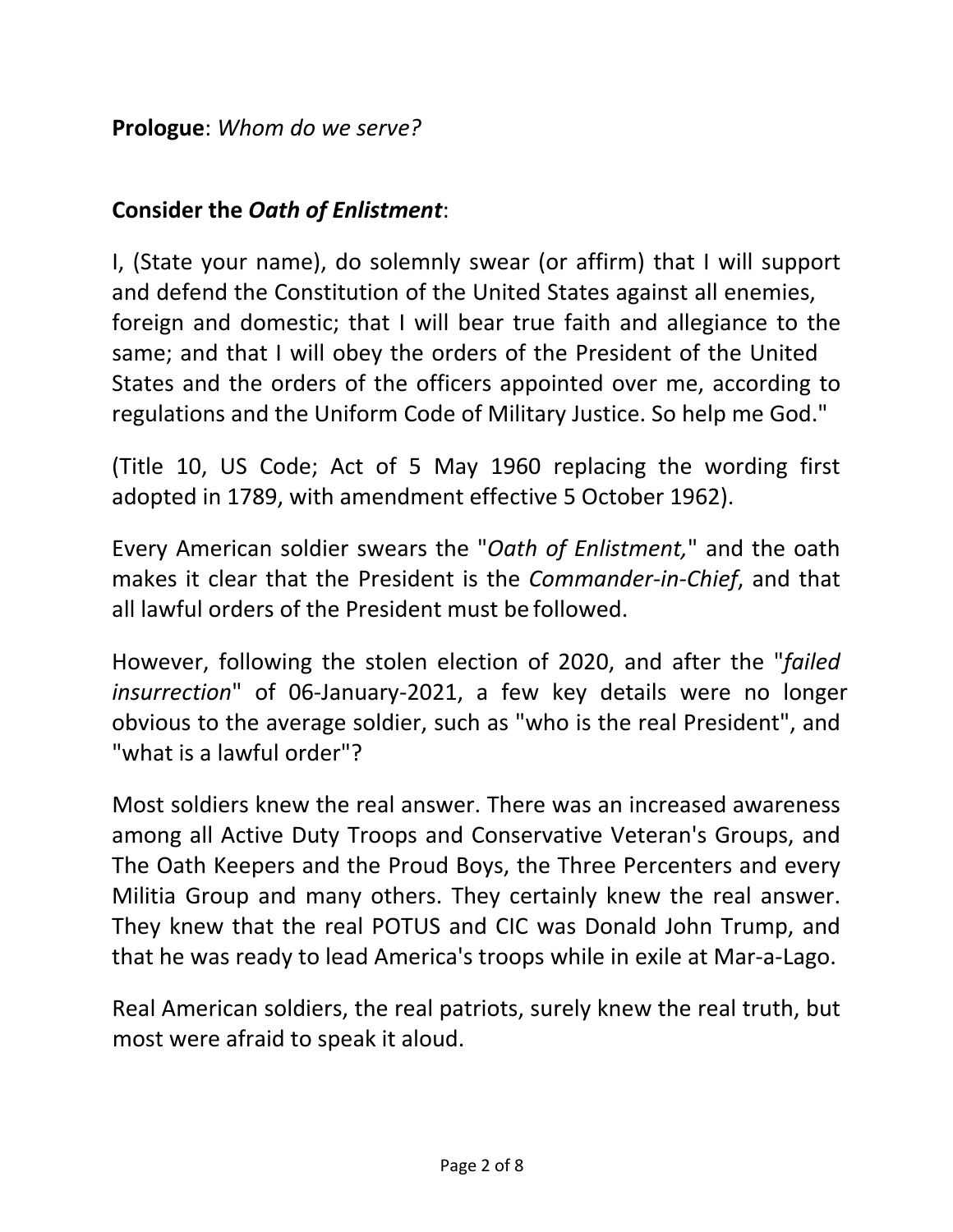## **Chapter One**: *The False Presidency of Joe Biden*

"*Slow Joe Biden is a few fries short of a Happy Meal,*" quipped Ron Shapiro on his private *YouTube* news channel. The barracks were quiet, but everybody got a loud hoot while they watched Ron Shapiro on *Big John's* tablet.

The division in the barracks reflected the division in America. On the other side of the barracks were all the black recruits and a few Hispanics, while on Big John's side of the barracks were all the white recruits and most of the Hispanics and Asians.

While the nigger side of the barracks watched basketball on Ricardo's i‐Phone, the White side watched "*forbidden*" news channels and commentary.

These men were all volunteers, but under Biden's new "*diversity, inclusion, and equal opportunity rules*," they felt like prisoners who were told what they could read, what they could think and what organizations they could join.

Everybody in the military was supposed to be "equal," but that was far from the truth. Yeah, "we all wear green, and we all bleed red," but that's where the similarity ended.

The nigger troops had it so easy, and every morning you would always hear, "*Drill Sergeant, no sir, Drill Sergeant, I can't shave today cuz I got the razor bumps,*" or, "Drill Sergeant, no sir, Drill Sergeant, I can't fall out for running the obstacles today, cuz my belly hurt so bad."

It was like that every day, same old whining nigger bullshit. And of course they got away with it, and the niggers got through basic training without having to learn and without having to perform at minimum standards.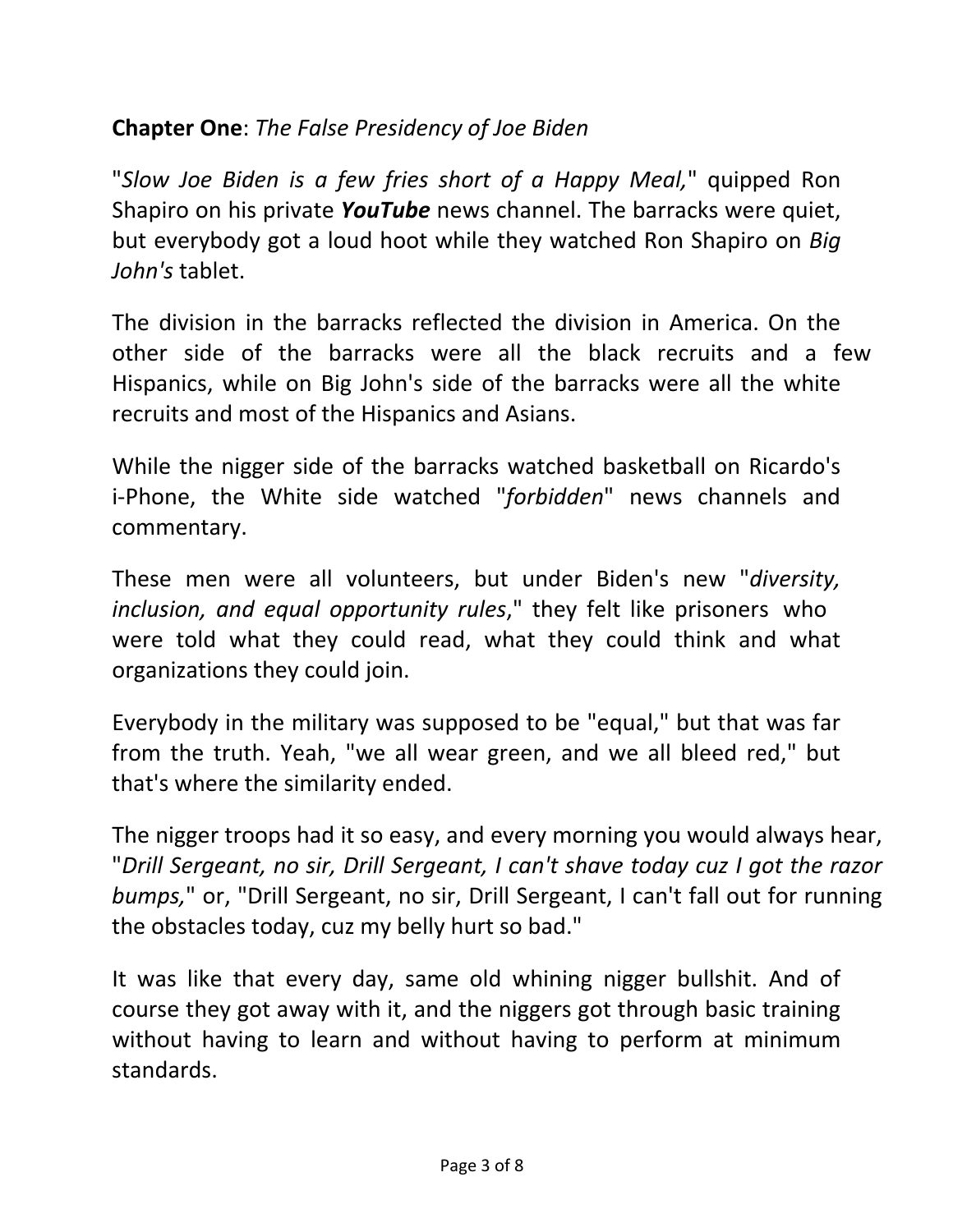Of course, they also got promoted after basic, regardless of their test scores or abilities.

### **Chapter Two**: *The Real President In Exile*

There was a steady stream of supplicants and petitioners, makers and shakers and power brokers of all kinds visiting *Mar‐a‐Lago*. Some sought favor, some offered their services, and some just wanted to be in the presence of the "Real President" and be touched by his wisdom. Many were political policy makers, some were Internet influencers, and there were of course the usual attorneys and their fundraisers.

Then there was the new guy, Kevin Hatcher of *Legal Investigative Services*, an old school private investigator. Kevin respected President Trump, but he didn't look forward to explaining his findings.

President Trump assembled a small group of attorneys, policy advisors, big donors, and a very friendly journalist from FOX news. They all eagerly waited as Mr. Hatcher set up his laptop computer and a big screen for projecting a Power Point presentation.

Kevin Hatcher began, "*I'll give you the bottom line first,*" (pausing and clearing his throat.) "*President Trump, you won the Electoral College by an adequate margin. You did not lose 306 to 232, that was fake, that was rigged*."

Mr. Hatcher continued, "*The states that were illegally flipped included most notably Nevada, Arizona, Georgia and Pennsylvania. The real results in Minnesota, Wisconsin, and Michigan were razor‐thin margins, and too close to call, but that didn't matter, if you could have clawed back the real vote count in Nevada, Arizona, Georgia, and Pennsylvania, your real win in the electoral college would have been 287 to 251.*"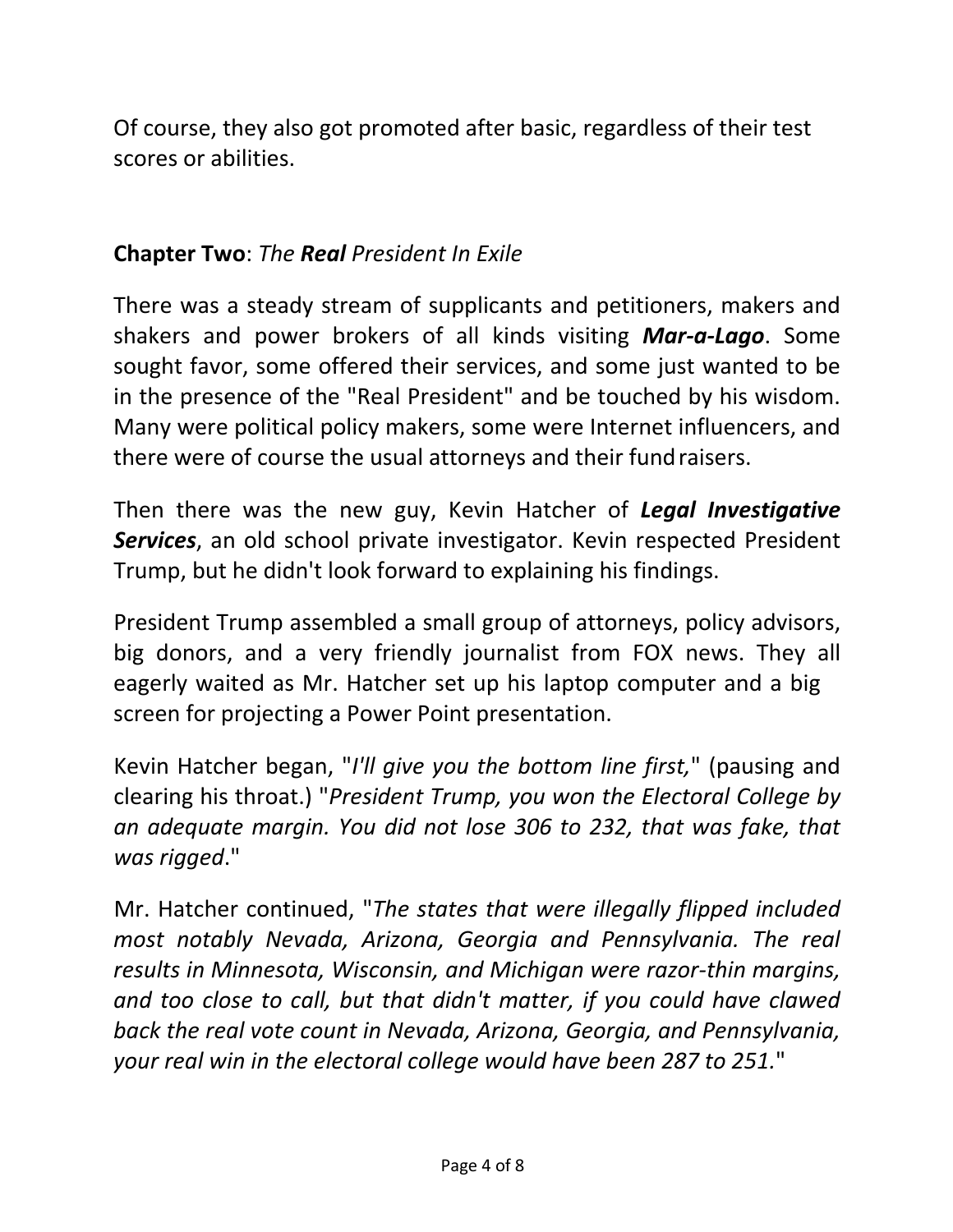Trump spoke first, and commented: "*I knew it, I fuckin' knew it. Those commies, and BLM, and ANTIFA, and all those inner city niggers, they stuffed the ballot box and stole the election!*"

Trump was quite literally right and not far from blowing a gasket: he was red in the face, and that little vein on the right side of his forehead bulged out and was throbbing. He was beyond angry.

Tucker Carlson interjected: "*Mr. President, naturally I won't quote you on that*...(laughter all around)...*but I must ask Mr. Hatcher, where did he get all of this information on the fraudulent vote count and cheating at the polls?*"

Kevin was nervous as a whore in church because he knew that the next facts he would relate could change America forever, but the truth needed to be told. Kevin then explained about his NSA source: "*Well, as y'all know, I'm just a little one‐man private investigation company, but I didn't even have to leave the office to figure all of this out, I simply knew who to call*."

Kevin continued, "*There's a fellow I know who works for the NSA, and I reckon you know all about what they do*. *I called my NSA source, he pulled some files, and the rest is history*."

Kevin explained, "The NSA records every phone conversation, every text message, every email, every money transfer, every posting of every kind on social media, every security camera image, every *FaceBook* and *Instagram* image and video, literally everything. The trick is to get at the data and listen to the voice files and look at image files and videos and all postings of every kind."

Kevin paused: "*Now, how do you reckon that's supposed to work, legally? You see, if all of this had been done absolutely 'legally,' somebody would have presented the NSA with a search warrant, and then we'd see everything. Obviously, I had to cut a few corners to get at*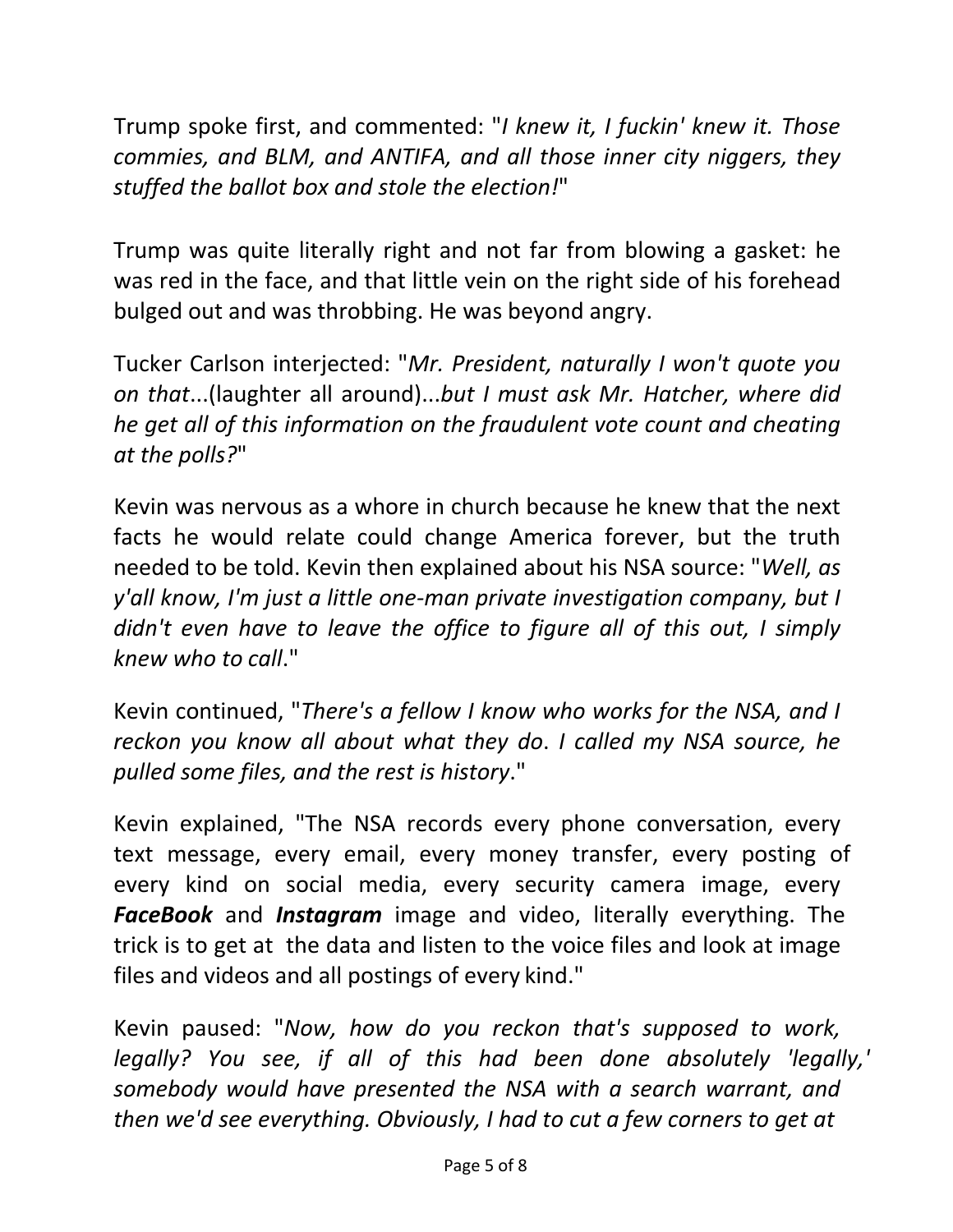*everything and here we are*."

Trump spoke first: "*Well, I don't care, I*..."

Tucker cut him off: "*How about if I report that we have confidential sources within the intelligence community, and that's all I'll explain as to the source, although I need to know more about the details of what the NSA is holding*."

Kevin nodded in agreement, and went right into it: "*Basically, the NSA has the orders that were given via email, money transfers, photos and videos of poll workers and their friends, and all the data from the rigged voting machines*."

Kevin Hatcher wasn't used to speaking before an audience, especially one that gave him wide‐eyed, jaw dropped rapt attention, but this was his moment and he continued: "*There's evidence that the usual well‐placed and big money elites in the Democratic Party cooked up the whole idea, and using BLM and ANTIFA, they made payments that filtered down to poll workers and computer hackers.*"

Hatcher continued: "*I've got photos and videos of huge rooms, almost auditorium‐sized, filled with people ‐ mostly inner city blacks ‐ filling in fraudulent 'mail‐in' ballots. We've got their emails and all the money transfers, and we can tell you which voting machines in which states were tampered with in order to flip Trump votes to Biden votes. We've got it all. Hell, there's even pretty good evidence that Kamala Harris and the rest of Biden's handlers knew exactly what was going on*."

The room just went silent, and then Charles Koch spoke up, "*Tucker, have you got the balls to publish a synopsis of this? Or more to the point, will the top‐brass at FOX let you talk aboutit?"*

Tucker laughed and was about to answer, when Charles Koch answered his own question, "*How about this son? I know who to talk to, and I know that money talks and shit walks. I'll slide a few envelopes under* Page 6 of 8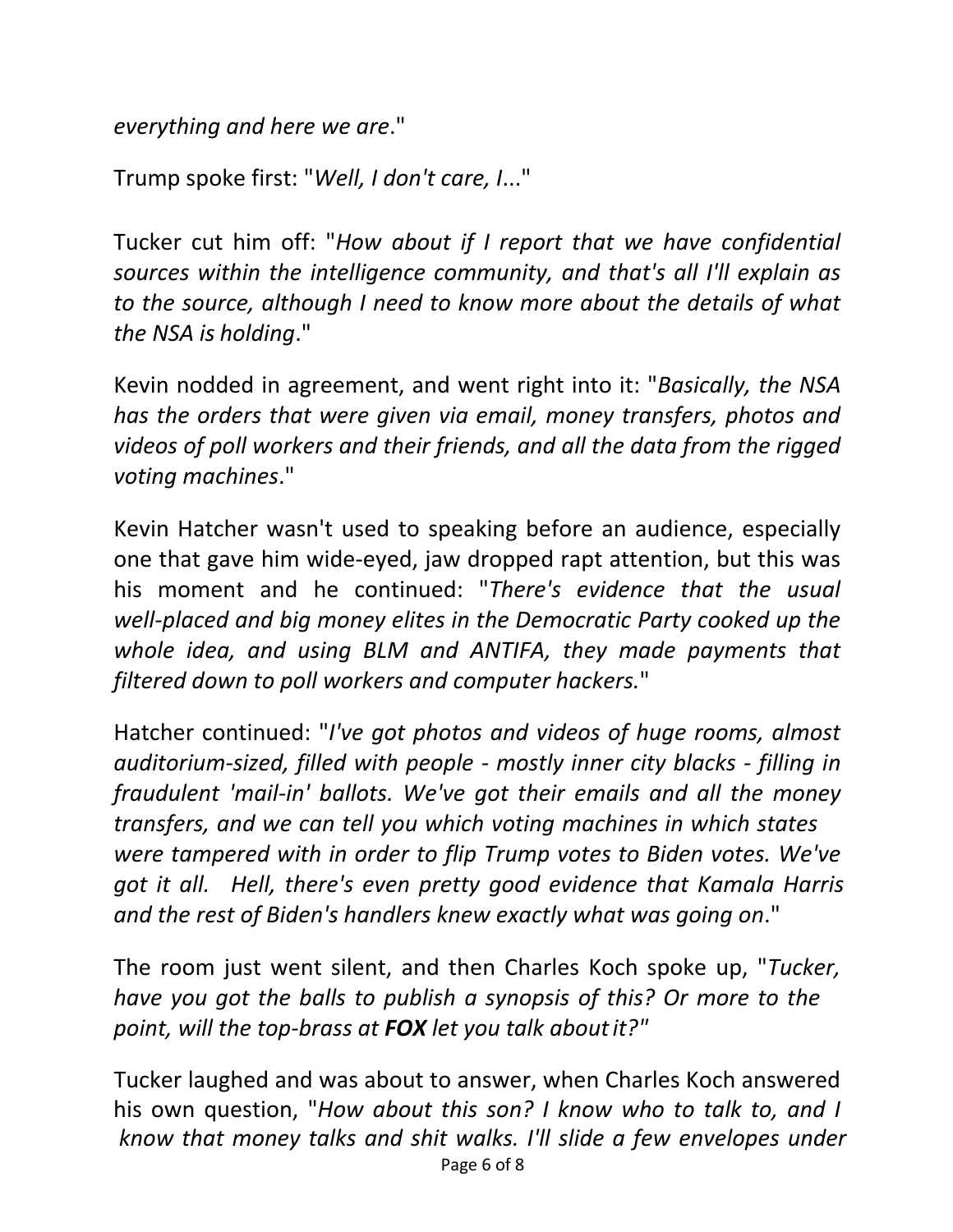*the table to the right people at FOX. I'll take care ofit*."

And that was almost that, except for the war of words ‐ the accusations and denials ‐ that went on between *FOX* and *CNN* for the next few months.

## **Chapter 3**: *Trump's Troops*

The war of words and the fear of a literal *coup d'etat* had every left wing politician on edge. The powers that be in New York finally decided that the only way to block President Trump from reassuming the Office of the Presidency was to drop the hammer and charge the President with tax evasion, and extradite him to New York State.

However, Florida law grants the governor some discretion over whether to comply with an interstate extradition request, and Ron DeSantis was ready to go all the way for President Trump. So, quite literally, the battle began.

New York State upped the ante by requesting that State charges be passed over to the DOJ, so that the requested extradition would be a federal matter, and not merely a state matter. There was no real precedent for this and so the request languished before the courts.

President Trump was the "*People's President*" and so, inevitably, the people became involved in protecting their *true* President. At first, it was a few small encampments of local Florida militia groups. Then, little by little, every state park in Palm Beach County became filled with militia from every part of America, there to protect their President.

The FBI and DOJ soon became involved on the pretext that Florida was not protecting its citizens from the "*dangers*" of the militia groups. This was carried one step further and beyond all reason, when Kamala Harris, acting for Biden, ordered the Army to drop in a full battalion of